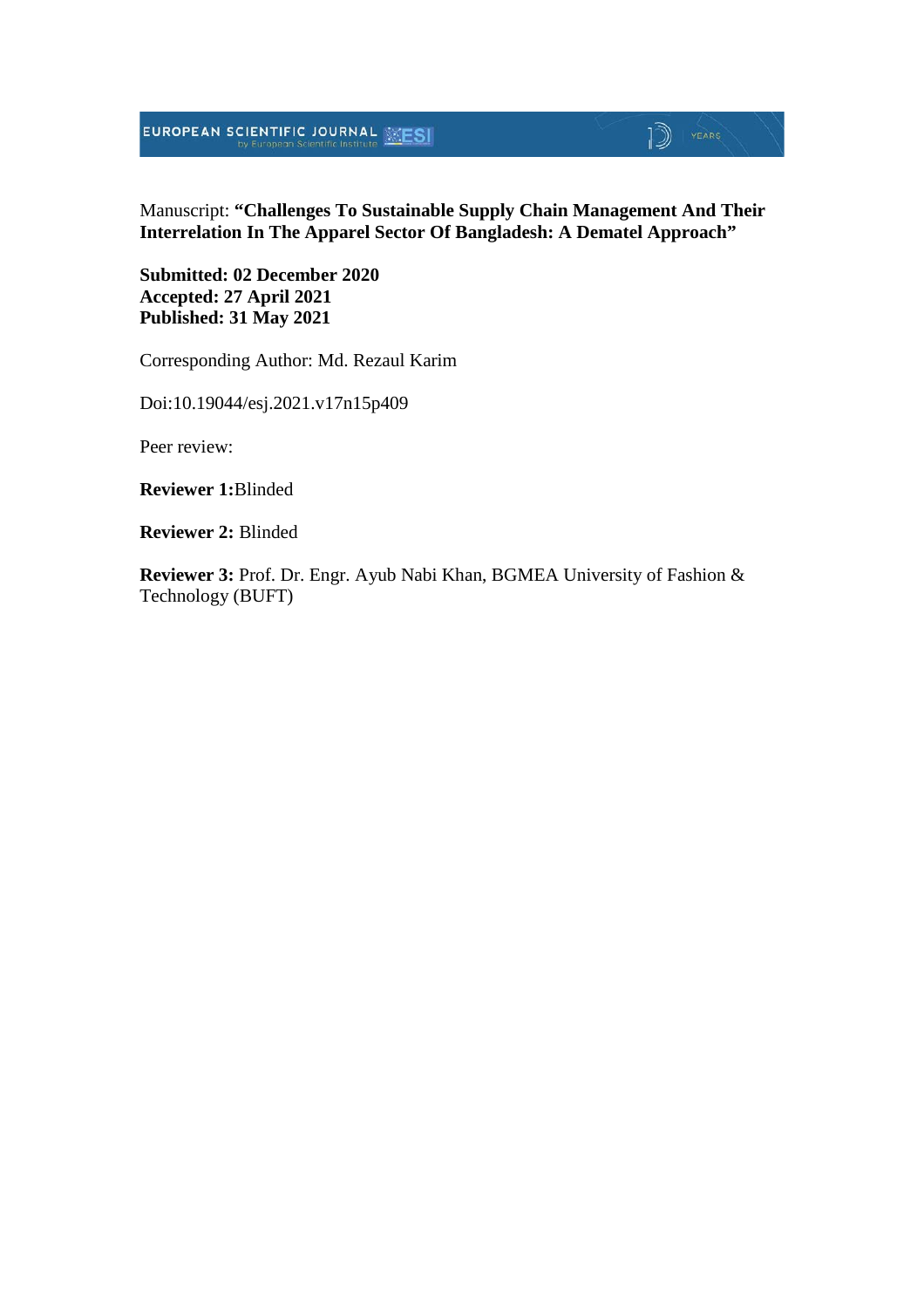# **ESJ** *Manuscript Evaluation Form 2020*

This form is designed to summarize the manuscript peer review that you have completed and to ensure that you have considered all appropriate criteria in your review. Your review should provide a clear statement, to the authors and editors, of the modifications necessary before the paper can be published or the specific reasons for rejection.

Please respond within the appointed time so that we can give the authors timely responses and feedback.

NOTE: ESJ promotes peer review procedure based on scientific validity and technical quality of the paper (not perceived the impact). You are also not required to do proofreading of the paper. It could be recommended as part of the revision. *ESJ editorial office would like to express its special gratitude for your time and efforts. Our editorial team is a substantial reason that stands ESJ out from the crowd!* 

| Reviewer Name: Prof. Dr. Engr. Ayub Nabi<br>Khan                                                                                                              |                                              |  |
|---------------------------------------------------------------------------------------------------------------------------------------------------------------|----------------------------------------------|--|
| University/Country: BGMEA University of Fashion & Technology (BUFT)                                                                                           |                                              |  |
| Date Manuscript Received: March 12, 2021                                                                                                                      | Date Review Report Submitted: April 01, 2021 |  |
| Manuscript Title: CHALLENGES TO SUSTAINABLE SUPPLY CHAIN MANAGEMENT AND THEIR<br><b>INTERRELATION IN THE APPAREL SECTOR OF BANGLADESH: A DEMATEL APPROACH</b> |                                              |  |
| <b>ESJ Manuscript Number:</b>                                                                                                                                 |                                              |  |
| You agree your name is revealed to the author of the paper:<br>Yes/No YES                                                                                     |                                              |  |
| You approve, your name as a reviewer of this paper, is available in the "review history" of the paper: Yes/No YES                                             |                                              |  |

You approve, this review report is available in the "review history" of the paper: Yes/No **YES**

#### **Evaluation Criteria:**

**Please give each evaluation item a numeric rating on a 5-point scale, along with a thorough explanation for each point rating.**

| <i><b>Ouestions</b></i>                                                    | <b>Rating Result</b><br>[Poor] $1-5$<br>[Excellent] |  |  |
|----------------------------------------------------------------------------|-----------------------------------------------------|--|--|
| 1. The title is clear and it is adequate to the content of the<br>article. | 5                                                   |  |  |
| The title is appropriate and clear to the content of the article.          |                                                     |  |  |
| 2. The abstract clearly presents objects, methods and<br>results.          | 4                                                   |  |  |